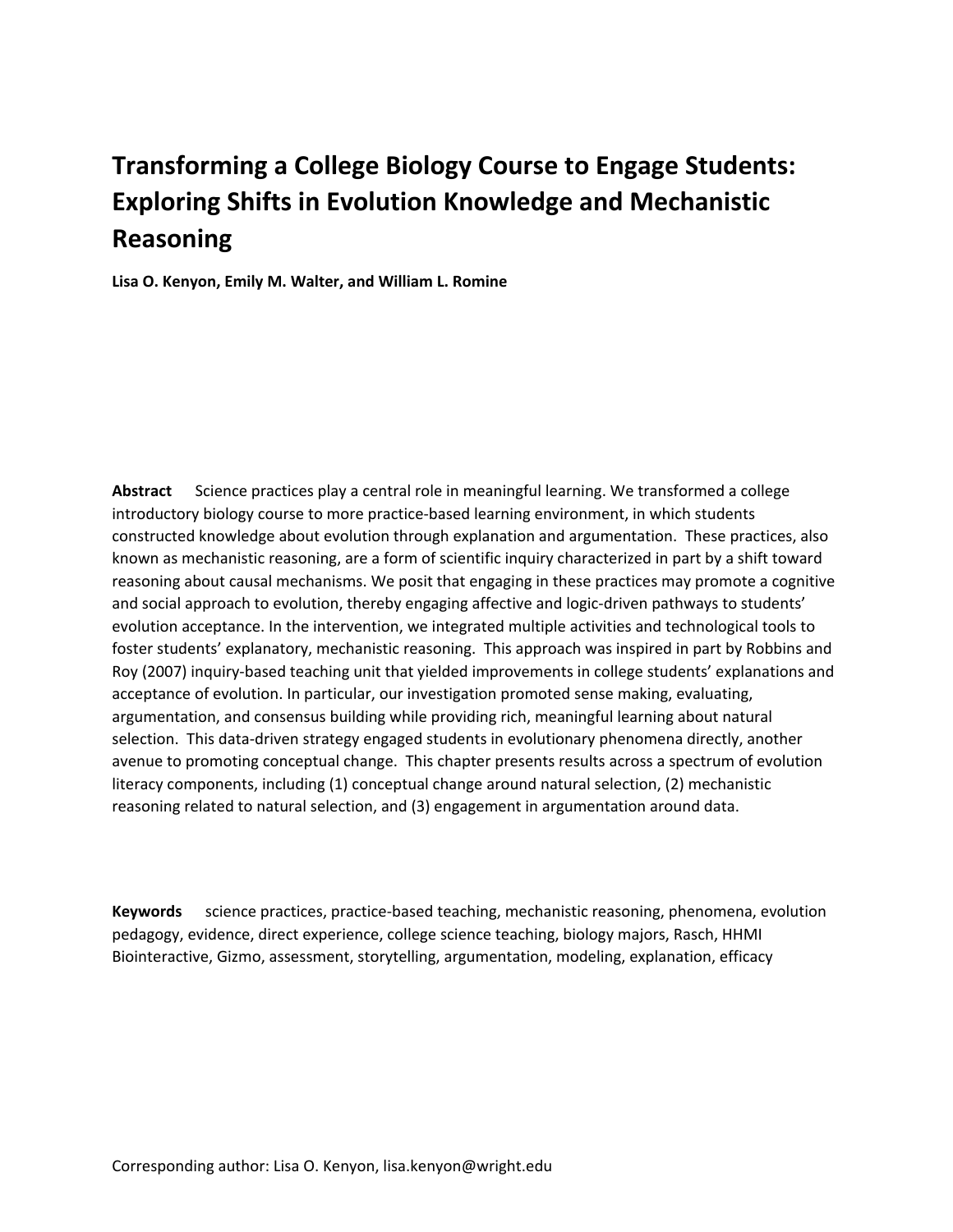#### **14.1 Instructional Vignette**

#### *14.1.1 Environmental conditions are changing and the birds are dying*

Students are about to embark on an online investigation to figure out what is happening to the birds. They clambered onto the only accessible rock to Daphne Major, accompanied by Drs. Peter and Rosemary Grant, 300 miles west of Ecuador. So began their engagement into synthesizing ground finch data from the Galapagos Islands. Students look at large data sets, determine patterns of evidence, and construct explanations about why some finches die and some survived. The students do not always agree. With their partners, students search through the database looking at environmental factors, food availability, predator-prey interactions, morphometric traits such as weight, wing, beak, and leg length to find evidence that supports their claims about what happened on the Island.

As I walk around the room listening to their discussions, I hear comments such as, "I think it has something to do with the rainfall, look [pointing to a graph], the rainfall decreased from 200 cm in wet 1973 to 25 cm in 1977. This was happening the same time the finch population was decreasing, look [pointing to another graph] the population decreased from 60 in wet 1976 to 23 in wet 1977." Another group is arguing that they found evidence that the hawks are eating the finches. "Here, look [pointing at field notes in wet season 1976]. Gf71 was swept up by a hawk, dropped near the waterfront, and devoured."

Students ask me if they have the right answer, checking for my approval. I continually redirect their focus and ask them to think about their evidence; does it support their claim? How could the evidence rebut the claim? Once partners have constructed their explanations, I pair groups to work together converging on one explanation. Students are very chatty; all groups are busy evaluating, modifying, and defending ideas. Students arrive at a variety of explanations, some claim the results are gender-driven, with females out-surviving males, while others are convinced it has to do with beak size and eating the available harder seeds. Students tell me, "Wow, I never really understood natural selection, this makes sense to me know", "We never really learned about evolution in high school", "I never really understood this before because no one explained it this way", and "I totally get this, especially when thinking about how the finch population changed with respect to beak size."

## **14.2 Course Overview and Rationale**

A central action of many postsecondary pedagogical initiatives is to encourage college and university instructors to adopt approaches based in research on how people learn (Bransford, Brown, & Cocking, 2000; AAAS, 2011). Despite this, efforts to transform the nature of postsecondary instruction have had limited success (e.g. AAAS, 2013), and as many as 70-90% of postsecondary instructors teach exclusively through lecture (Alters, 2005). In these settings, students learn to play the game of memorizing information, but have little or no meaningful learning. These challenges are compounded for topics like evolution, which are difficult to comprehend (e.g. Bishop & Anderson, 1990; Demastes, Good, & Peebles, 1996; Moore et al., 2002) and may be in conflict with students' worldviews (e.g. Scott, 2005).

There are a number of promising strategies for addressing the challenge of effective evolution instruction. The focus of our work in this project was a shift to providing more opportunities for students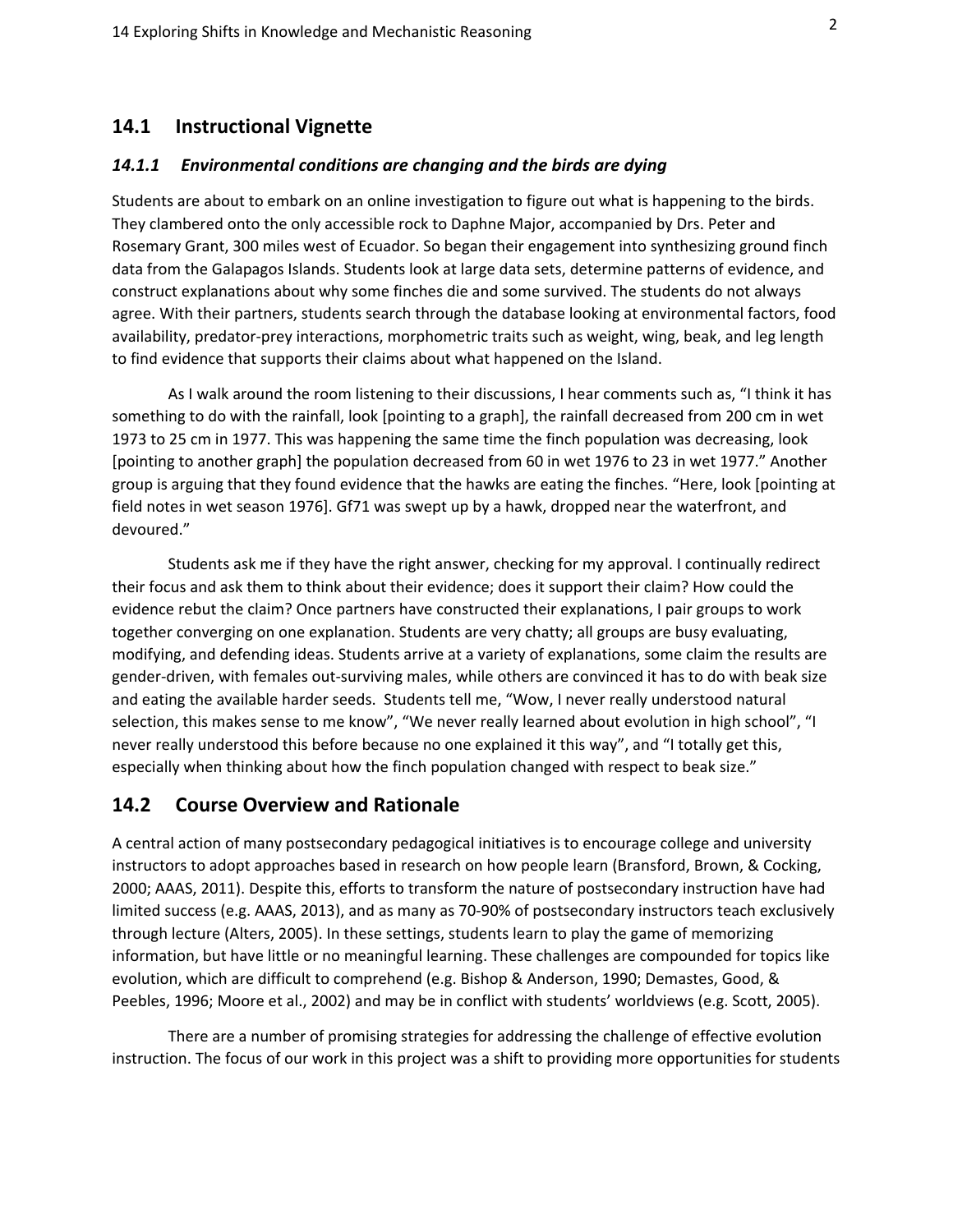to build reasoning skills around content knowledge (Berland et al., 2016).

As such, it was our goal was to transform an introductory, lecture-based biology course toward a more active learning environment built around science practices. We continued to follow a course content sequence of the typical biology textbook (Reece et al., 2014), but incorporated a different instructional framework based on the Next Generation Science Standards Storyline K-12 model (Reiser, 2017). This framework provides a coherent sequence of lessons in which students generate questions by experiencing scientific phenomena. These questions then lead to investigations, situating students in contexts where they figure out problems while engaged in the science practices (NGSS Lead States, 2013).

We foregrounded the importance of evidence as the main objective, thus fostering the use of evidence in figuring out problems through explanatory thinking. We prompted students to answer "how and why" questions through mechanistic responses. Russ, Scherr, Hammer, and Mikeska (2008) define mechanism as a type of causal reasoning addressing how and why individual components of a phenomenon interact with one another over a period of time. More specifically, mechanisms represent non-teleological reasoning (Russ, Coffey, Hammer, & Hutchinson, 2009), and provide the rationale for why a phenomenon occurs. For instance, mechanistic models focus on several particular conditions: targets detailed phenomena, identifies initial conditions, identifies entities, identifies the organization of entities, and chains thoughts by working backwards or forwards to explain the situation. Other literature has interpreted mechanisms in similar ways as theoretical accounts that allow for causal explanations and testable predictions about the natural world (Darden & Craver, 2002; Machamer, Darden, & Craver, 2000). Our students collected empirical evidence and used the data to make sense of (a) mechanisms of evolutionary change, (b) body systems, (c) plant biology and (d) ecology, and then connected these phenomena back to the unifying theme of evolution.

#### **14.3 Literature Review**

Like all quality teaching, effective evolution instruction is based at least partly on understanding educational psychology. Much of the theory on how people learn has been translated into various evolution education interventions. At the root of these interventions is the principle that active, evidence-based learning has significant advantages over traditional, lecture-based approaches. In an exhaustive meta-analysis of STEM education research papers, average examination scores improved by about 6% in active learning sections, and students in classes with traditional lecturing were about 1.5 times more likely to fail than were students in classes with active learning (Freeman et al., 2014). A discussion of many of these pedagogical interventions as related to evolution can be found in Andersson and Wallin (2006) and Smith (2010). We summarize some of this literature herein as it fits with our study.

Our intervention model is grounded in two active learning precepts. First, *reasoning and critical thinking are key to building understanding of evolution* (Wandersee, 1985; Clough & Wood-Robinson, 1985; Lawson & Weser, 1990) and acceptance of evolution (Lawson & Worsnop, 1992; Gervais, 2015). Second, *direct experience with phenomena is key to building understanding* of evolution (e.g. Nehm & Reilly, 2007).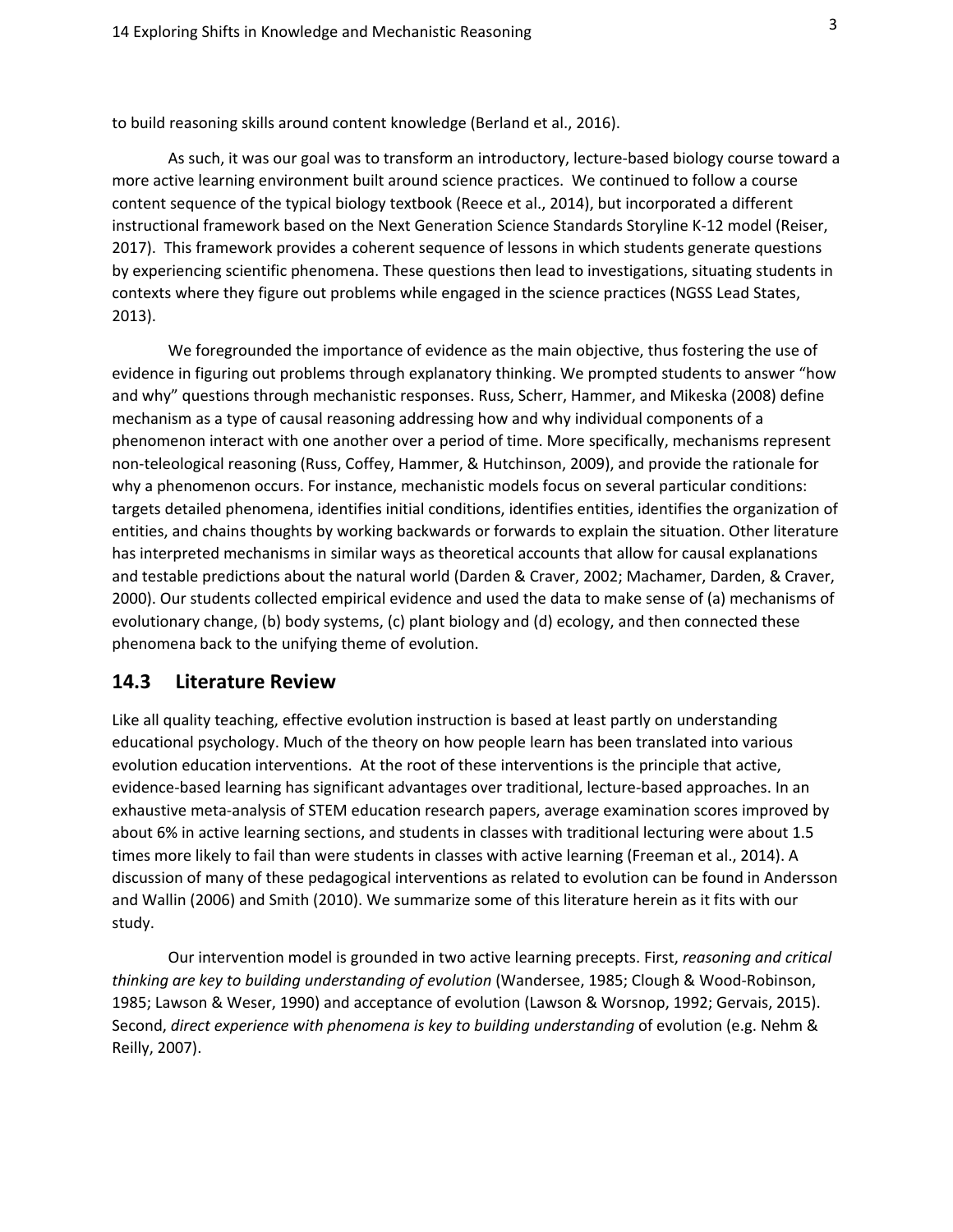# *14.3.1 Reasoning and critical thinking is key to building understanding of evolution*

Passmore and Stewart (2002) report on the design and implementation (but not the evaluation) of a 9 week elective high school course on evolution. The goal of this course was to ''initiate students into the reasoning patterns of the discipline by engaging them in inquiry contexts that required them to develop, use, and extend Darwin's model of natural selection and to gain some experience with the significance of historical reconstructions'' (p. 190). Students examined four real-world data-rich cases using the models of Paley, Lamarck, and Darwin, examining the phenomena to be explained, comparing underlying assumptions/beliefs, and comparing the explanatory power of each. This approach is noted as well grounded and worthy of replication and evaluation (Smith, 2010).

Evaluation of interventions built to improve students' reasoning and critical thinking skills around evolution was a focus of several early evolution education research studies. Much of this work has been done at the primary and secondary levels, but could still apply to a population of college science learners. Lawson and Thompson (1988) argued that formal reasoning skills enable students to modify prior beliefs (e.g. Posner et al., 1982), and therefore the extent to which students hold nonscientific beliefs should be related to this skill. They examined seventh-grade students and found that following instruction on genetics and natural selection, a sample of concrete operational (per Piaget) students held significantly more misconceptions than their formal operational peers. In the case of our study, this implies that if understanding evidence requires formal reasoning skills, it would seem necessary for the students to be formal operational; hence instruction must be designed to promote its development in concrete operational students. Along these lines, Lawson and Worsnop (1992) noted that skill in reflective reasoning facilitated conceptual knowledge acquisition. They found that grade 10 students who were accomplished reflective (hypothetico-deductive) thinkers exhibited greater conceptual knowledge gains about evolution and natural selection than peers who were less skilled at reasoning.

Lawson and Weser (1990) found that college students who were less skilled at reasoning were more likely to hold non-scientific beliefs and were less likely to change those beliefs during instruction. They also discovered that students who were less skilled at reasoning were also less likely to be strongly committed to scientific beliefs. In other words, students who have poorly developed hypotheticodeductive reasoning skills may hold a correct scientific conception, but may not be strongly committed to that perception. Such students agree with an idea because they have been told that it is correct, rather than arriving at that idea themselves through an internal hypothetico-deductive dialogue around the evidence.

#### *14.3.2 Direct experience with phenomena is key to building understanding*

According to the NGSS (NGSS Lead States, 2013) they define natural phenomena as "observable events that occur in the universe and that we can use our science knowledge to explain or predict. The goal of building knowledge in science is to develop general ideas, based on evidence, that can explain or predict phenomena." Our intervention model is also supported on the premise that experience with evolutionary phenomena is beneficial to understanding. Scientific ideas are more likely to occur when students can experience phenomena directly (Alters, 2005). Live, eukaryotic organisms with a short generational time are best for observing evolution in action. Experiments using genetically modified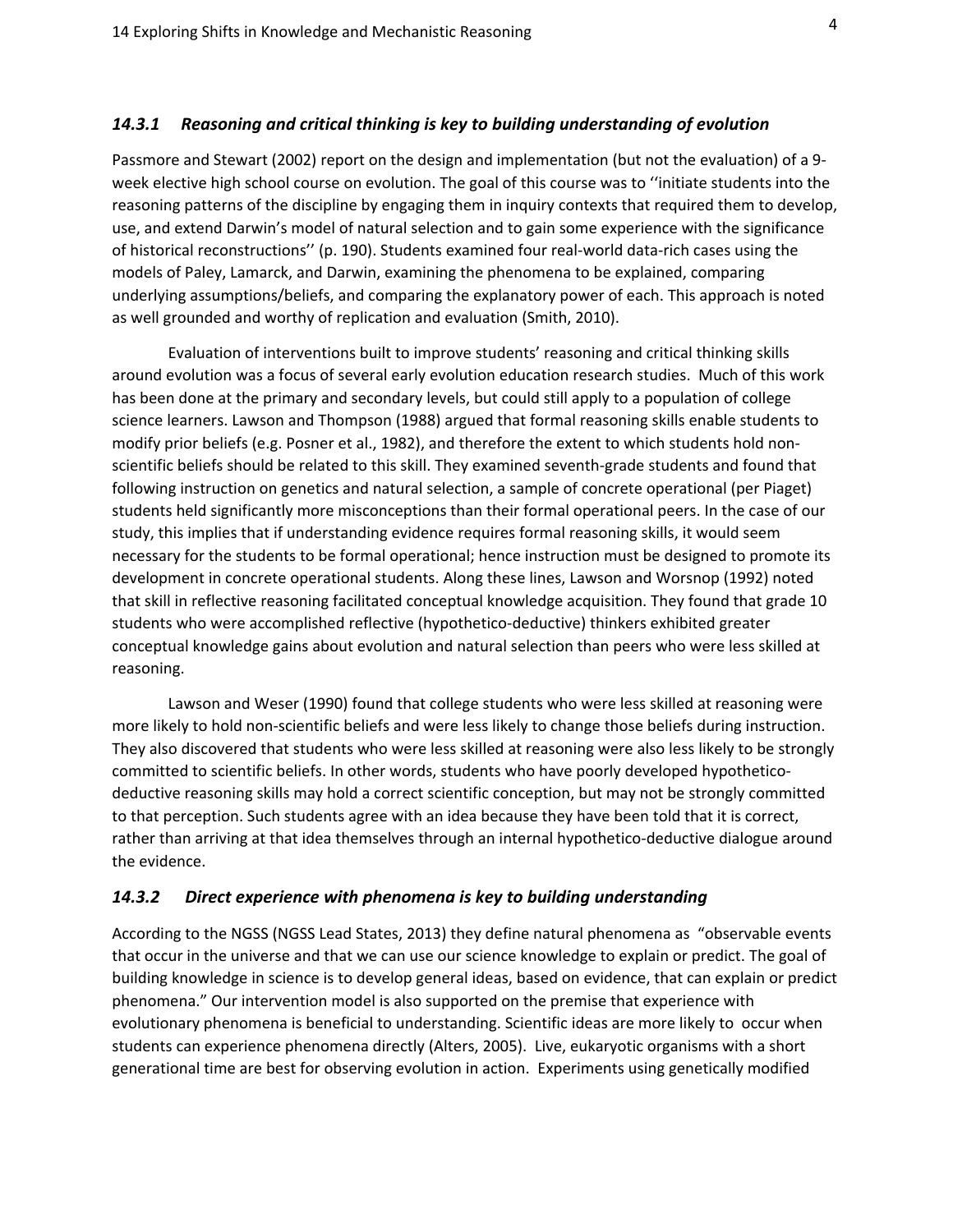foods (Hillis, 2007), *Drosophila* (Coleman & Jensen, 2007; Plunkett & Yampolsky, 2010; Salata, 2002), *E. coli* (Welden & Hossler, 2003), or cross-fertilization of plants (Sinatra et al., 2008) provide actual observations of natural, artificial, and/or sexual selection phenomena.

## **14.4 Instructional Intervention**

As noted in our course design framework (Figure 14.1), we integrated multiple activity structures to emphasize empirical reasoning skills and experience with evolutionary phenomena. We first set underlying concepts, anchored by evolution as a unifying concept, and focused on quality rather than quantity of the biological content. We explored questions about the evolutionary origin of animals and plants, their morphology and physiology, and the ecological interactions between organisms and ecosystems they inhabit. Throughout the course, evolution was the unifying theme (e.g. Coker, 2009).

Once we determined weekly topics and associated book chapters, we planned for specific activities to teach each day. We selected resources that required students to examine data and use data as evidence to figure out scientific questions and/or make scientific explanations. Based on these criteria, we used Howard Hughes Medical Institute (HHMI) Biointeractive, a free online website. HHMI Biointeractive provides a variety of multimedia, apps, videos, interactives, and virtual labs that allow students to explore science through a scientific lens. Most media are coupled with student handouts for active learning exercises. These served as formative assessments for the course. We identified four short films, coupled with apps, interactives, and virtual labs as contexts that pushed on examining scientific evidence.

In addition to HHMI Biointeractive, we used another computer resource called *Gizmo*. *Gizmos* are online learning simulations that allow students to figure out concepts through making predictions, collecting data, interpreting graphs, and justifying conclusions. We used two *Gizmos* during the class to support student understanding about the digestive and circulatory systems. Other additional computer resources included a website called *BGuiLE*, The Galapagos Finches, to examine both quantitative and qualitative data and explore interrelationships between organisms and environmental influences on a finch population. And lastly, we used a computer simulation program called *Netlogo* to examine changes made to a community of organisms where students were tasked in predicting what happens when we add an unknown invader to this ecological system. In Table 14.1, we show examples of active learning activities aligned with the lecture material for the course. This table is not a complete list of the activities, but a summary of typical weeks. For each week, we would teach four lectures including 2-3 active learning days. Each activity would include one of the practices (modeling argumentation, or explanation). Students worked in groups during class making sense of the activity practices or problembased questions.

| Lecture Material               | Active Learning Activities During Course Time                           |
|--------------------------------|-------------------------------------------------------------------------|
| History of Life on Earth       | Activity 1: HHMI Film on the Day the Mesozoic Died. Students worked in  |
| <b>Mechanisms of Evolution</b> | groups of four to examine the KT boundary trail of evidence for why the |
| <b>Evolution of Population</b> | dinosaurs became extinct. Handouts used in this activity were provided  |

**Table 14.1.** Examples of lecture material for the course aligned with active learning activities.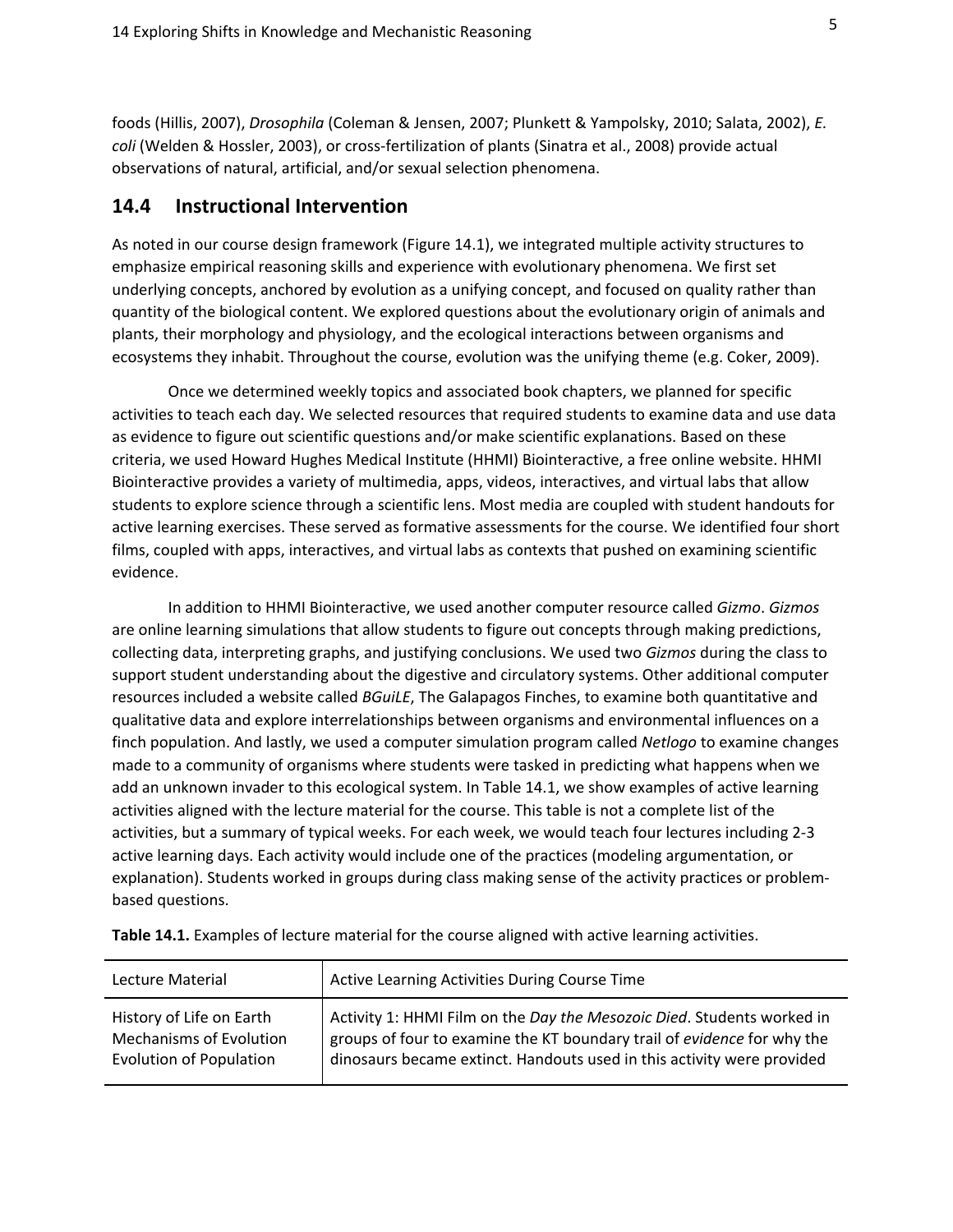| Origin of Species                                             | by the HHMI website for this particular film.                                                                                                                                                                                                                                                                                                                                                                               |  |  |  |  |
|---------------------------------------------------------------|-----------------------------------------------------------------------------------------------------------------------------------------------------------------------------------------------------------------------------------------------------------------------------------------------------------------------------------------------------------------------------------------------------------------------------|--|--|--|--|
|                                                               | Activity 2: BGuile, Beak of Finch (bird) Investigation. Students worked in<br>pairs to examine a database to construct an explanation for why did the<br>finches die and why did some finches survive. They used their<br>explanations to argue their claims using evidence as they formed<br>consensus explanations with another group pair.                                                                               |  |  |  |  |
| Animal Form and Function<br><b>Animal Nutrition</b>           | Activity 3: Gizmo on the Digestive System. Students working in pairs use<br>a computer simulation to learn the structure and function of the<br>digestive system. They manipulate the addition and removal of<br>structures to design the best functioning digestive system.<br>Activity 4: HHMI film on Got Lactase? The Co-evolution of Genes and<br>Culture. Students examine the evidence that explains genetic changes |  |  |  |  |
|                                                               | associated with the ability to digest lactose in milk, while tracing it to<br>earlier civilizations where human populations started domesticating<br>animals. Handouts used in this activity were provided by the HHMI<br>website for this particular film.                                                                                                                                                                 |  |  |  |  |
| Circulation<br>Gas Exchange                                   | Activity 5: Students construct scientific models on how and why blood<br>moves through the body. Students share these models in class,<br>participate in a Gizmo to gather evidence on circulation, and then revise<br>their models.                                                                                                                                                                                        |  |  |  |  |
| <b>Evolution of Seed Plants</b><br>Plant Structure and Growth | Activity 6: HHMI film on Popped Secret: The Mysterious Origin of Corn.<br>Students working in pairs examine the evidence of how genetic changes<br>were involved in the transformation of Teosinte (wild grass) into corn.<br>Handouts used in this activity were provided by the HHMI website for<br>this particular film.                                                                                                 |  |  |  |  |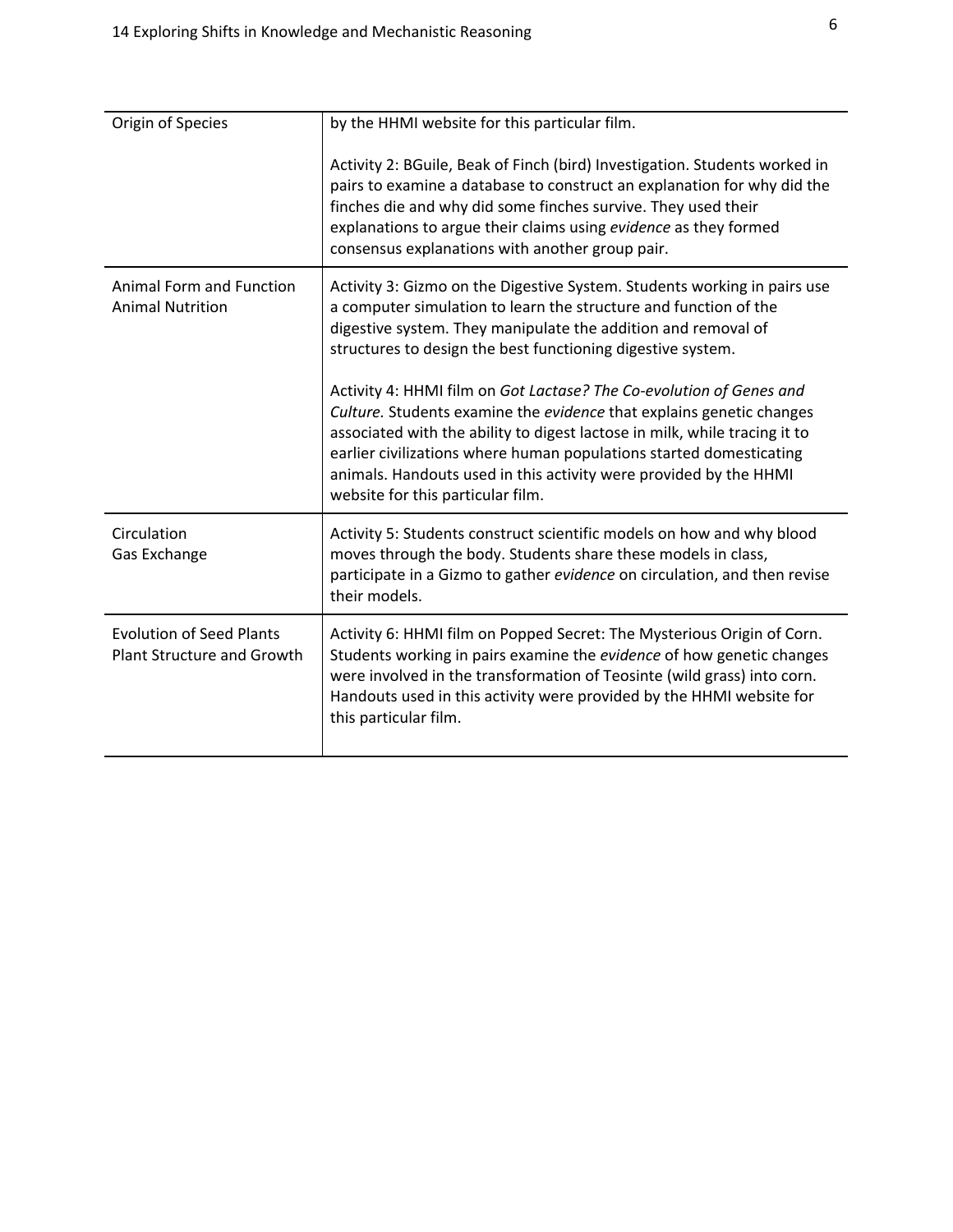

**Fig 14.1.** Course design framework. P= phenomenon, Q = questioning, I= investigation. Using HHMI video resources, each unit was anchored with a phenomenon, followed by a question to investigate using evidence. Evolution was the overarching phenomenon that was threaded throughout each unit and provided course coherence. Arguing with evidence was foregrounded as the key practice to figuring out the investigation and used to explain phenomena.

To achieve emphasis on empirical reasoning skills and experience with evolutionary phenomena, we developed instructional activities around the NGSS Science and Engineering Practices (SEPs; NGSS Lead States, 2013). While the NGSS was written for a primary and secondary (K-12) audience, the framework could be applied to college classrooms, as there is little reason to believe that high school students learn differently than early college students. Furthermore, both the DBER Report and Vision and Change give scientific practices and content equal importance (AAAS, 2011; NRC, 2012).

A *scientific practice* represents social and scientific construction, evaluation, and communication of scientific knowledge (Duschl, Schweingruber, & Shouse, 2007). The goal is that students become wellgrounded in scientific theory, and thus be able to form legitimate questions about the natural world around them, and then will use these practices to discover the answers to their questions. The eight NGSS SEPs include ideas such as *Developing and Using Models*, *Constructing Explanations*, *Planning and*  Carrying out Investigations, Analyzing and Interpreting Data, and Engaging in Argument from Evidence.<br>In the case of our intervention, we engaged students specifically in three NGSS SEPs: (a) developing and using models, (b) constructing explanations, and (c) engaging in an argument from evidence.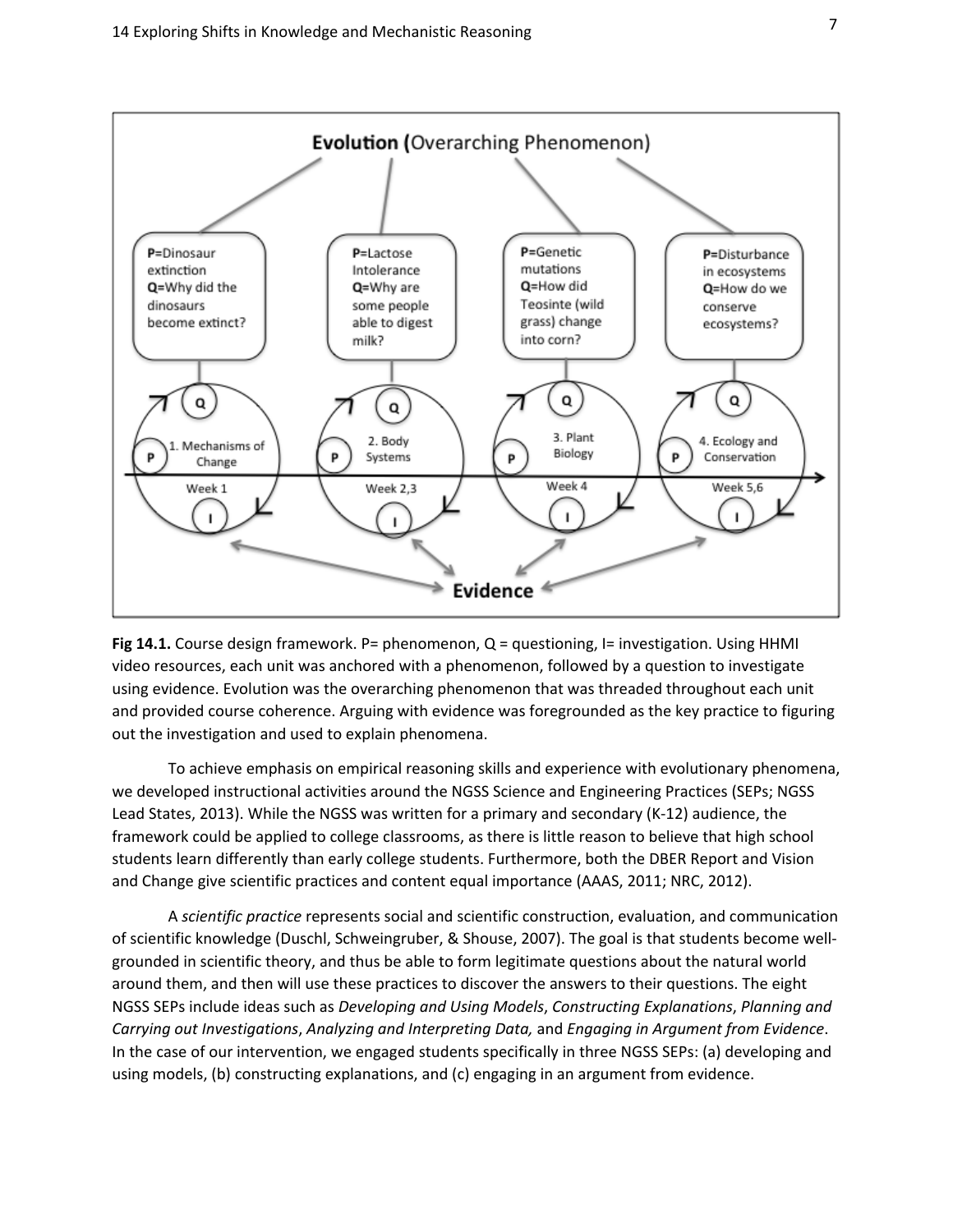In a traditional college course, student engagement with SEPs likely would be relegated to the laboratory. This is a missed opportunity from our perspective. Therefore, our ancillary goal was to transform a lecture environment using technological tools for social sensemaking around the SEPs. We introduced *'untethering,'* a process that begins with mobile device mirroring with a tablet (in this case, an iPad). The instructor uses the iPad as a tool to untether from the podium and walk around the room to engage students in the material and discussions. The use of the iPad device provided opportunities for leveraging inquiry-based apps that allowed the professor and students to share student work and ideas for whole class discussions. More students participated in peer-collaborative learning through the technology with this pedagogical initiative (Thinley, Reye, & Geva, 2014).

# **14.5 Research Methods**

#### *14.5.1 Paradigm*

We assume a post-positivist paradigm for this research study, reflecting a single, objective reality that is measurable by survey data. We therefore chose to ask research questions that fit a quantitative approach to approximate a single reality, i.e. "What do the students know?" Post-positivism as a paradigm challenges the traditional, positivist idea of an absolute truth (Phillips & Burbules, 2000) and recognizes that we cannot always know reality when studying behavior and actions of human subjects. Reality from a post-positivist view is based on cautious observation and measurement of the objective reality that exists "out there" in the world. In our case, exploring the thinking of individuals through survey data reflects our post-positivist paradigm (Creswell, 2009).

#### *14.5.2 Context*

We examined 70 science majors in a introductory biology class at a research-intensive, open-enrollment university in the Midwest United States. The total minority student enrollment was 19.7% (10.4% African-American, 3.3% two or more races, 2.8% Asian American, 2.9% Hispanic American, 0.2% American Indian or Alaskan Native, and 0.1% Native Hawaiian or Pacific Islander) and the total international student enrollment was 11% (65 countries). As this class was an introductory course, its demographic distribution was consistent with the university as a whole. The course took place during a summer term when students met for six weeks, four days a week, for 1.5 hours a session. Most students were science majors (many pre-medical profession), engineering and computer science majors and had taken the prerequisite course on cells and genetic biology. Few, if any, students experienced active learning in their prior courses since attending the university. Typically, this summer session class was lecture only. These longer time sessions allowed for this redesign opportunity to engage students in practices that support both cognitive and social approaches to the scientific discipline. The course professor had a graduate degree in biological sciences, but most influentially, had a doctorate in science education with an emphasis on curriculum design and instruction. The professor used her research and teaching philosophy to guide the design modifications in this course.

#### *14.5.3 Instrumentation*

#### **14.5.3.1 Knowledge of Natural Selection**

We used the Concept Inventory of Natural Selection (CINS; Anderson et al. 2002) as a measure for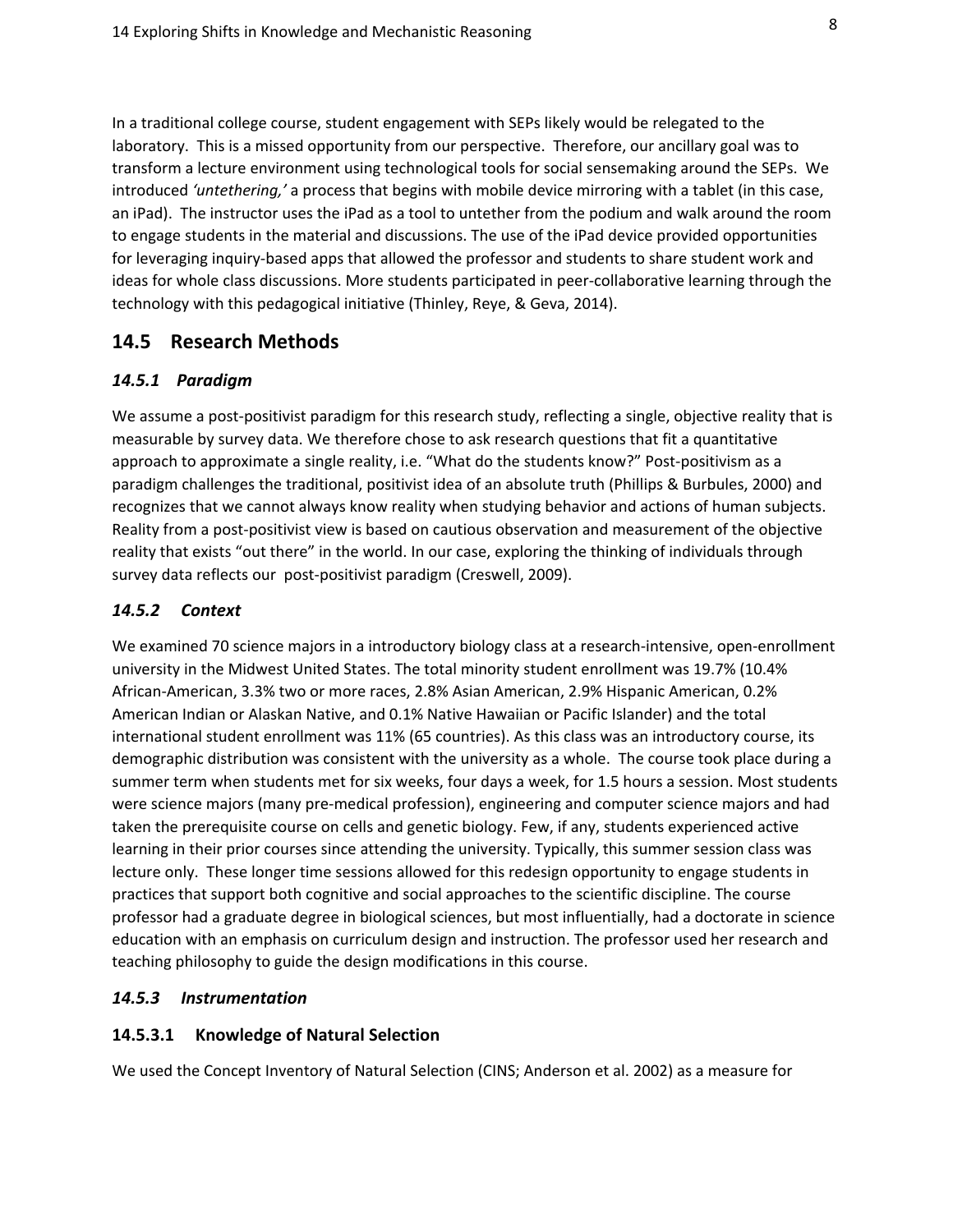knowledge of natural selection before and after instruction. The CINS was developed in response to previous instruments (Bishop & Anderson, 1990; Settlage & Odom, 1995) because the authors found the old instruments to be overly simplistic and abstract. Their solution to this was to develop an instrument that used actual evolutionary examples (e.g. Galapagos finches, Venezuelan guppies *Poecilia reticulata*, and Canary Island lizards). The 20-item CINS was therefore developed to measure non-science majors' understanding of natural selection. It was designed to have one correct answer and three distracter answers based on common alternative conceptions about natural selection. The questions on the CINS target seven key concepts of natural selection (Mayr, 1982) and two additional key concepts (origin of variation and origin of species). Two questions target each key concept to enhance reliability. In the context of this study, selection refers to: causes of phenotypic variation (e. g., mutation, recombination, sexual reproduction); (heritability of phenotypic variation; the over-reproductive capacity of individuals; limited environmental resources or carrying capacity; competition or limited survival potential; selective survival based on heritable traits; and changes in the frequency of individuals with certain heritable traits (Mayr, 1982, pp. 479-80).

Prior research with the CINS demonstrates validity and reliability sufficient for group or temporal comparisons (reliability > 0.7). In this study, the CINS also demonstrated satisfactory reliability  $(\alpha = 0.75)$  in our sample of college students and all items demonstrated satisfactory fit with the Rasch validity model (Wright & Stone, 1979).

#### **14.5.3.2 Mechanistic Reasoning**

We used a single constructed response assessment item to solicit mechanistic reasoning (Krist, Schwarz, & Reiser, in preparation). In response to the prompt, students were asked to specify the factors they believed contributed to increased percentage of elephants without tusks, and were subsequently asked to *explain their reasoning* behind their response. Students responded to the following prompt:

- African elephants are known for their large tusks, which the animals use for digging and defense. These tusks are valuable to people because of their ivory, which can be used in jewelry and decorations. Poachers hunt and kill elephants for their tusks, often before elephants are able to reproduce. Some elephants never grow tusks. In 1930, 1% of adult elephants didn't have tusks. In some areas today, up to 38% of adult elephants don't have tusks.
- How and why is the percentage of elephants without tusks higher today than it was in 1930?"

#### **14.5.3.3 Student Assessment of Learning Gains**

At the end of the semester, we administered an online survey called, Student Assessment of their Learning Gains (SALG) to measure student's self-reported learning gains and other progress toward course learning outcomes. The survey consisted of a variety of constructs including content understanding, skills, attitudes, class activities, class resources, and student support. Student responses were reported to the instructor after the course was completed. Aligning with our research questions, we report student survey data regarding content understanding and increase in skills.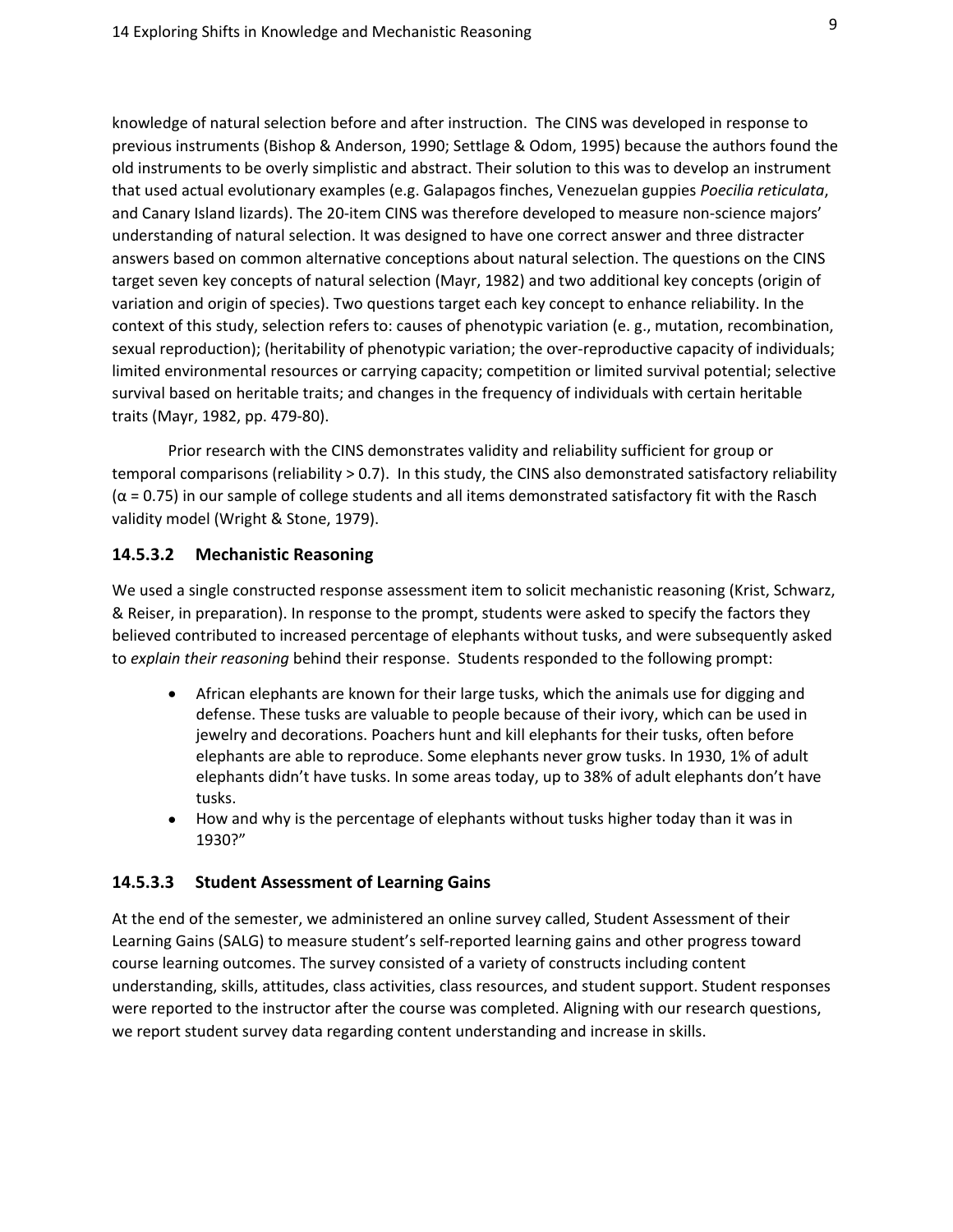# **14.6 Research Questions**

#### *14.6.1 How Did Students' Understanding of Natural Selection Change During the Course?*

We sought both interpretations of how concepts about natural selection changed which involved: (1) statistical significance of gains; (2) changes in conceptions implied by the gains; and (3) students' assessment of their learning gains. First, we were interested in whether knowledge of natural selection improved. To aid interpretation, Rasch logit measures on the CINS were first rescaled onto a range of 0- 20 (the range for the original CINS scale). Change in the mean measure before and after the class was evaluated at the 0.05 alpha level using a paired t-test. The standardized mean difference (Cohen's D) was used as a measure of practical significance. Cohen's (1988) guidelines were used to qualify the size of the effect from the standardized mean difference.

Second, we constructed a Wright map of student and item Rasch measures along the common CINS scale (Figure 14.2). The Wright map is a plot of student and item measures along a common scale, and allows one to predict concepts that individual students have mastered based on their relative location along the scale (Boone, 2016). Specifically, if a student's ability location sits above the item's difficulty location on the scale, then that student is predicted to have mastered the concept associated with that item. From the Wright map, we were able to deduce concepts that were comparatively easy or difficult for students, and how mastery of particular concepts changed between the beginning and end of instruction. All analyses were carried out under the assumption that interpretation of measures on the CINS did not change between the pre- and post-test.

#### *14.6.2 How Did Students' Mechanistic Reasoning around Natural Selection Change?*

In scoring the mechanistic reasoning prompt, we coded students' responses based on key statements within variation in a trait or genes exists within a population of organisms (1a in Table 14.2) and (2) humans caused a change in the environment which selected for elephants without tusks (1b in Table 14.2). We also were interested in whether students provided inaccurate alternative explanations (1c in Table 14.2). After students described the factors they believed caused more elephants without tusks, we asked them to explain their reasoning. If students reasoned that variation in traits or genes (1a) happens because organisms reproduce and pass on genes or traits to offspring, then they were deemed to show appropriate reasoning (2a in Table 14.2). Similarly, appropriate reasoning around natural selection (1b) involved explanation that human hunting affected the elephant population over time (2b in Table 14.2).

We also documented responses containing reasoning behind misconceptions about how other processes may have caused the elephant population to change (2c in Table 14.2). We hypothesized that effective instruction would increase the proportion of students who specified the correct factors causing the change in the elephant population (increase in 1a and 2a), and correct reasoning around how these factors caused the change (increase in 2a and 2b). We also hypothesized that students would exhibit fewer misconceptions after instruction (decrease in 1c and 2c). The McNemar test of marginal heterogeneity was used to test the null hypothesis of no change in the proportion of students subscribing to these ideas before and after the class. The 0.05 alpha level was used as a measure of statistical significance based on the distribution, and the odds ratio (OR) was used as a measure of practical significance of the difference.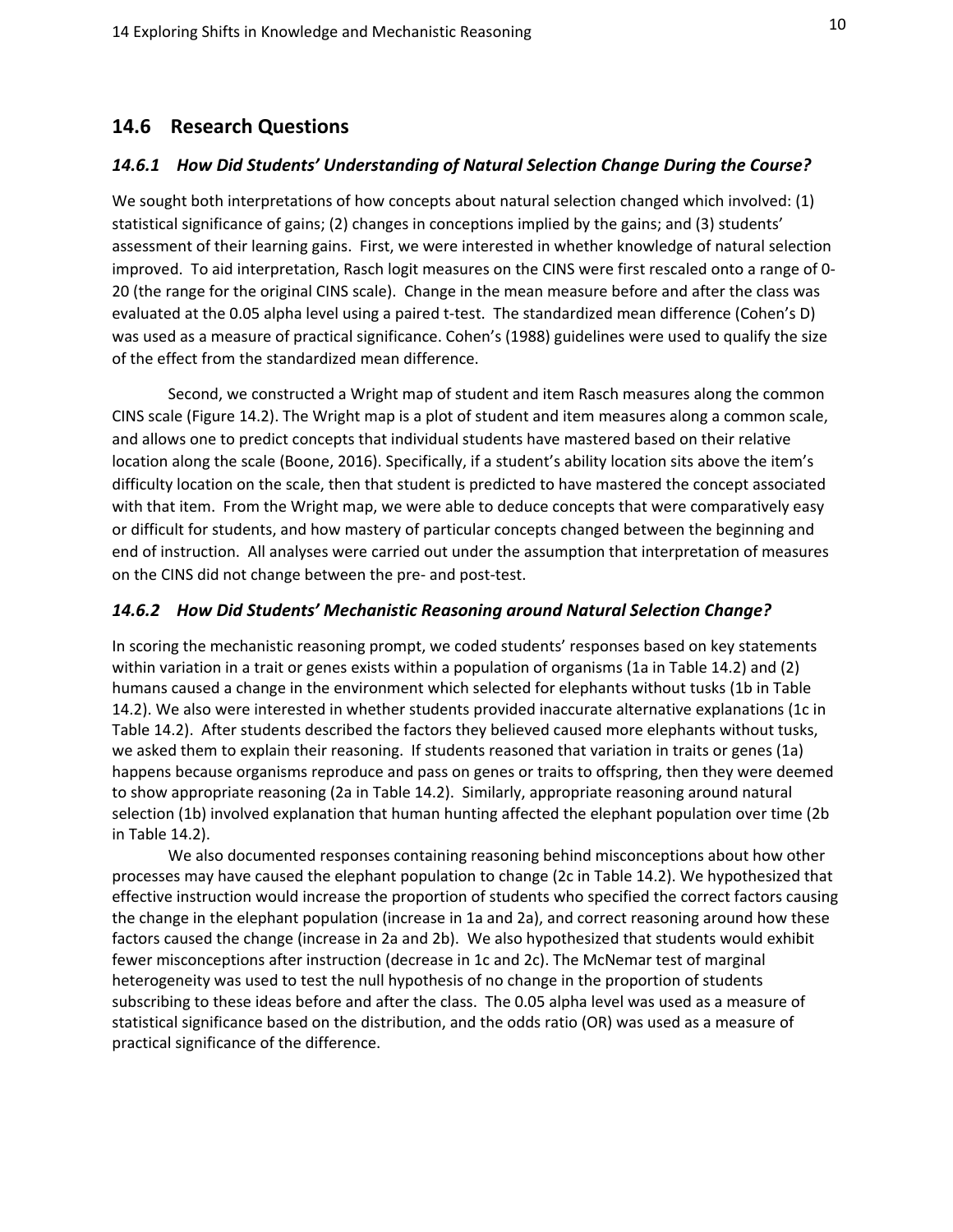

**Figure 14.2:** Wright map of student and item measures along the CINS scale (0-20). Students who are positioned below the location of the item are predicted to get that item incorrect, indicating nonmastery of that concept. The x's show the total distribution of student measures (pre and post together). The boxplots indicate the distribution of students' measures before and after instruction.

# **14.7 Findings and Discussion**

In this section, we present our findings and relate them to the literature. We focus on data from the CINS and our mechanistic reasoning prompt. We conclude with pedagogical implications and a reflection on the course (including SALG comments from students), as well as implications for future research and faculty development.

# *14.7.1 Overall Shifts in Natural Selection Knowledge*

Students' conceptions about evolution were more sophisticated by the end of the course (t(45) = 2.66, *p*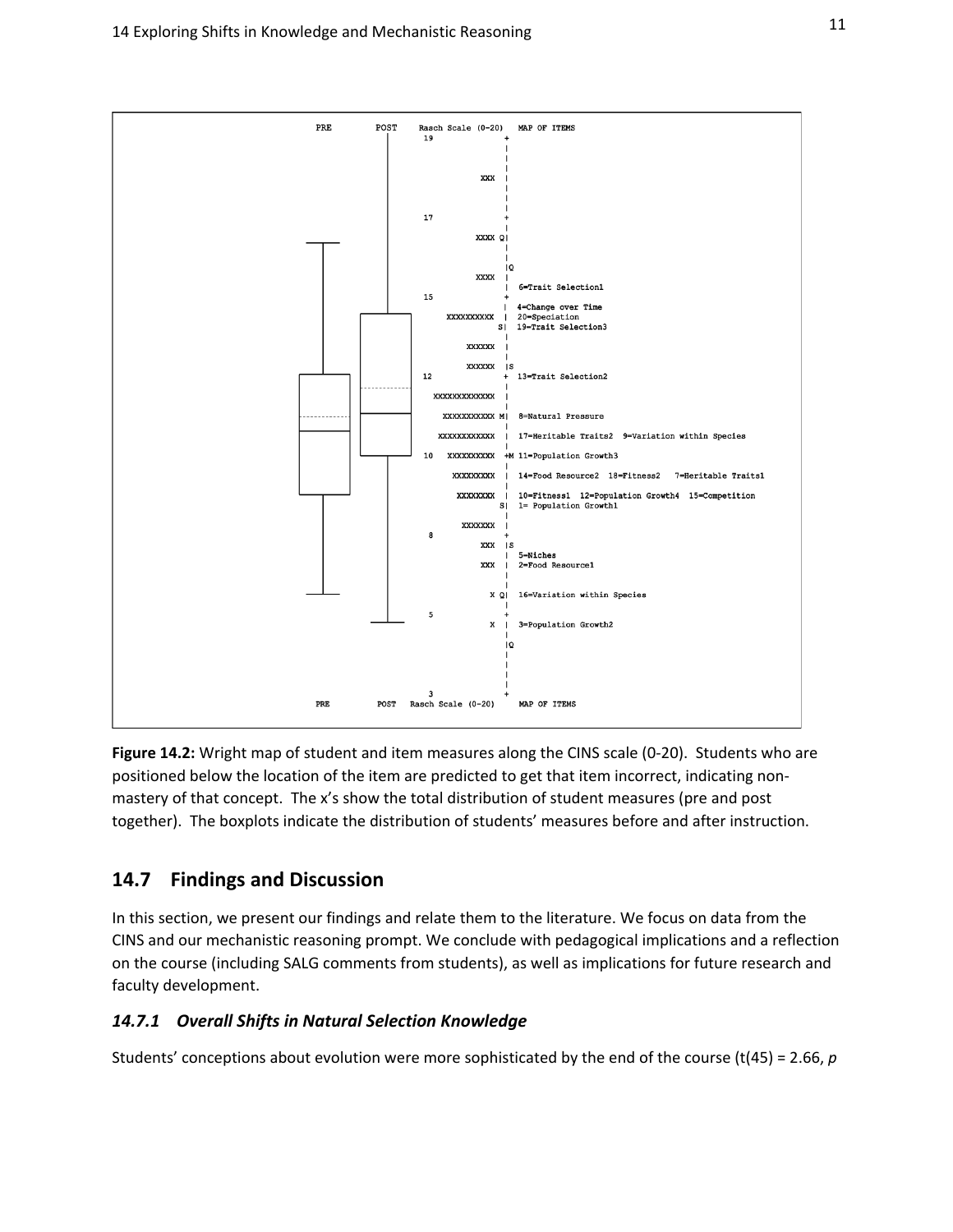= 0.011, D<sub>gain</sub> = 0.39). This is equivalent to moving from the 50<sup>th</sup> percentile to the 65<sup>th</sup> percentile in average performance on the CINS. This finding is similar to Nehm and Reilly (2007), who also investigated science majors' natural selection knowledge in an active-learning setting. Nehm and Reilly quantified individual use of key concepts versus alternative conceptions into a single composite measure called the natural selection performance quotient (NSPQ). A passing NSPQ was 65 (out of 100), a score calibrated to require employment of at least four of Mayr's seven key concepts (1982). As in our study, knowledge of natural selection was low prior to instruction (62; failing). Post-course, Nehm and Reilly documented a significant knowledge increase in their active-learning group (from 62 to 79).

| Construct                             | Pre          | Post         | Statistic (df) | P-value | <b>Effect Size</b>       |
|---------------------------------------|--------------|--------------|----------------|---------|--------------------------|
| <b>Natural Selection</b> <sup>a</sup> | 10.83 (2.49) | 11.83 (3.06) | $t(45) = 2.66$ | 0.011   | $D_{\text{gain}} = 0.39$ |
| Variation 1ab                         | 11 (22%)     | 16 (32%)     | $(1) = 0.70$   | 0.405   | $OR = 1.56$              |
| Selection 1bb                         | 40 (80%)     | 39 (78%)     | $(1) = 0$      | 1.000   | $OR = 1.17$              |
| Inaccurate 1c <sup>b</sup>            | 29 (58%)     | 19 (38%)     | $(1) = 4.05$   | 0.041   | $OR = 3.00$              |
| <b>Correct Reasoning</b>              |              |              |                |         |                          |
| 2a <sup>b</sup>                       | 3(6%)        | 12 (24%)     | $(1) = 4.27$   | 0.035   | $OR = 4.00$              |
| <b>Correct Explanation</b>            |              |              |                |         |                          |
| 2b <sup>b</sup>                       | 27 (54%)     | 22 (44%)     | $(1) = 1.07$   | 0.302   | $OR = 2.00$              |
| Incorrect Reasoning                   |              |              |                |         |                          |
| 2c <sub>b</sub>                       | 22 (44%)     | 13 (26%)     | $(1) = 3.05$   | 0.078   | $OR = 2.50$              |

**Table 14.2.** Changes in students' concept understanding and mechanistic reasoning around natural selection through the course.

<sup>a</sup>Paired t-test for difference in means (N = 46) reported as Mean (SD). Cohen's D (D<sub>gain</sub>) used as an effect size measure.

**bMcNemar test for marginal heterogeneity (N = 50) reported as # (%). The odds ratio (OR) used** as an effect size measure.

# *14.7.2 Item-Level Shifts in Natural Selection Knowledge*

In Figure 14.3, we document differences in mastery of concepts before and after instruction based on our CINS data. As it is common for students to show extremes on one side or another, we were most interested in the middle of the distribution; namely how the first, second (median), and third quartiles of the distributions changed, and the subsequent inferences we can draw with respect to concept mastery.

The median (50th percentile) of the student measure distribution (solid line in the middle of each box) shifted from 10.5 to 11.1. Item 8 sits between these two measures, indicating that a median student did not understand the role of the environment in selecting for certain beak types in Darwin's finches before the class, but that they gained this understanding by the end of the class. The first quartile ( $25<sup>th</sup>$  percentile) of the distribution shifted from 8.6 to 9.9 between the pre- and post-tests. Items 7, 14, and 18 sit between these levels, indicating that students at the second quartile obtained mastery of the concepts of (a) heritability, (b) competition for resources, and (c) fitness. Furthermore, mastery of item 7 indicates that the course helped these students abandon the Lamarckian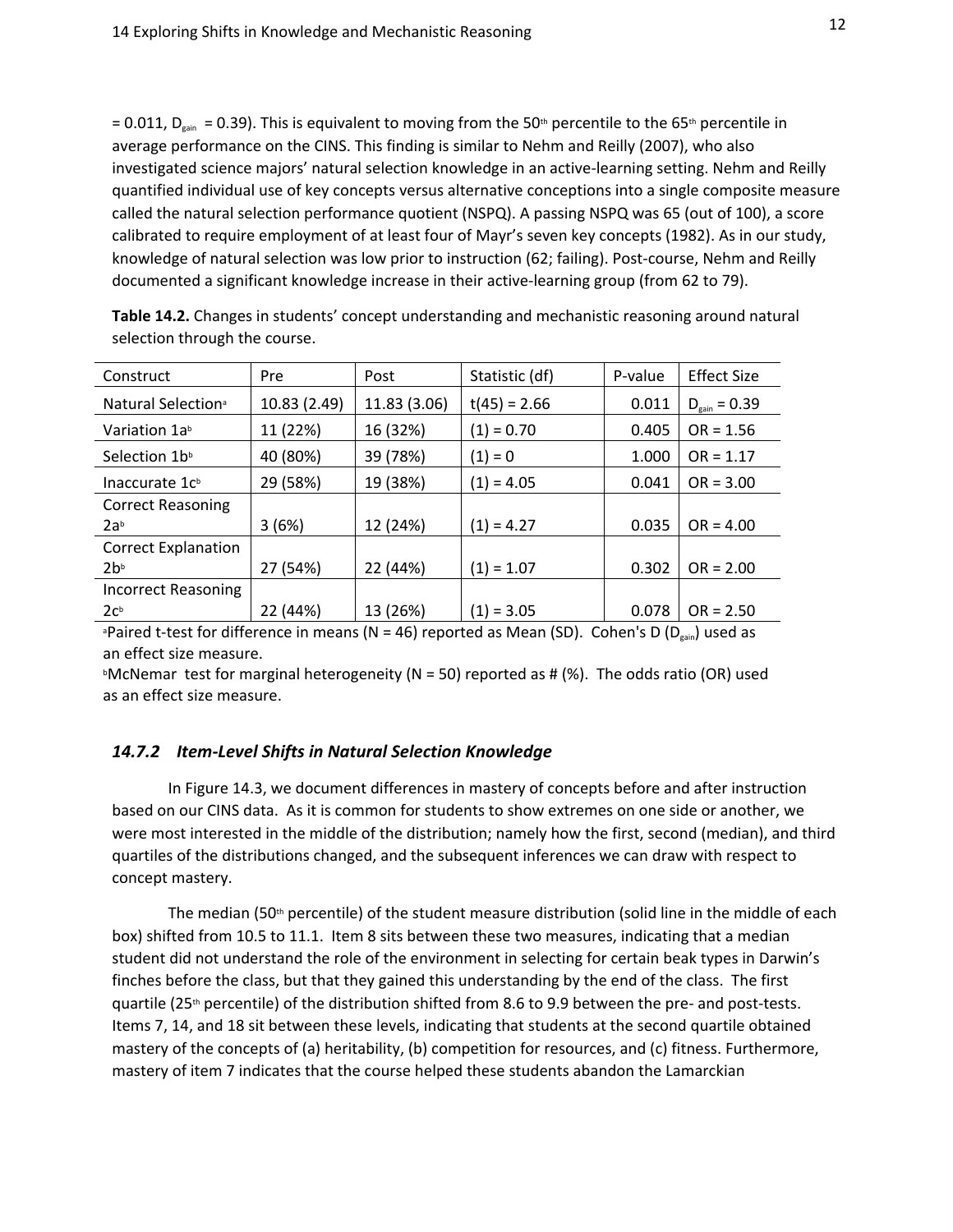misconception that change occurs due to a need or desire. This was replaced by the understanding that genes are a driver of evolution. The students also understood the biological definition of "fitness" by the end of the class (item 18) and expressed understanding that resource limitations exist (item 14).

The third quartile (75<sup>th</sup> percentile) of the distribution shifted from 12.4 to 14.1, indicating mastery of items 19 and 20. These items relate to selection of traits and speciation. Item 19 indicates that students replaced Lamarckian misconceptions of within-species phenotypic variation with the understanding that random genetic mutations are the initial driver of variation, and item 20 indicates that students were then able to apply this idea toward scientifically accepted understanding of how speciation occurs.

# *14.7.3 Changes in Students' Mechanistic Reasoning*

We originally hypothesized that effective instruction would increase the proportion of students with correct reasoning around how natural selection caused changes (items 2a and 2b). While students' ability to qualify the variability in genes and traits in a population did not change through the course (Item 2a), their ability to explain the reasoning behind this—that organisms pass genes and traits to offspring (item 2b)—did increase. Only 6% of students could express this reasoning clearly at the beginning of the course; this increased to 24% of the students by the end of the course. While this is not the level of reasoning mastery we would like to see in our science major students, we see this as a step in the right direction.

# *14.7.4 Pedagogical Implications and Reflections on the Course*

Our goals were to present students with phenomena and engage them in using evidence to explain and reason through the phenomena. Our data indicate that the course was effective in transforming students' conceptions about evolution. In particular, we found that the introductory investigation of how and why the dinosaurs died was pivotal in changing the climate and mindset of the course. We showed this HHMI video on the first day and students worked in small groups figuring out the evidence of what happened to the dinosaurs. It was clear that the students were excited and felt that this course was going to be "different" than other courses. For example, on the SALG survey student comments included:

- "The class activities were awesome! They helped me so much to understand the material I would even go home and talk about what I learned to others because I found it very interesting and exciting!"
- "I liked looking back and applying what we learned at the start of the course and building up and growing upon the idea of evolution and branching from there."

When students learn about evolution, it is often through direct instruction, personal experiences, and or in bits and pieces, which may lead to misconceptions and incomplete understandings (Gil-Perez & Carrascosa, 1990; Sinclair et al., 1997; Coker, 2009). Decontextualized experiences may explain in part why students experience difficulty when learning evolution. We attribute our relative success to the framing of the course and the relevancy of using the situated context for learning about the overarching phenomenon of evolution. We chose the history of life on Earth as an entry point to thinking about evolution, particularly understanding the adaptive radiation of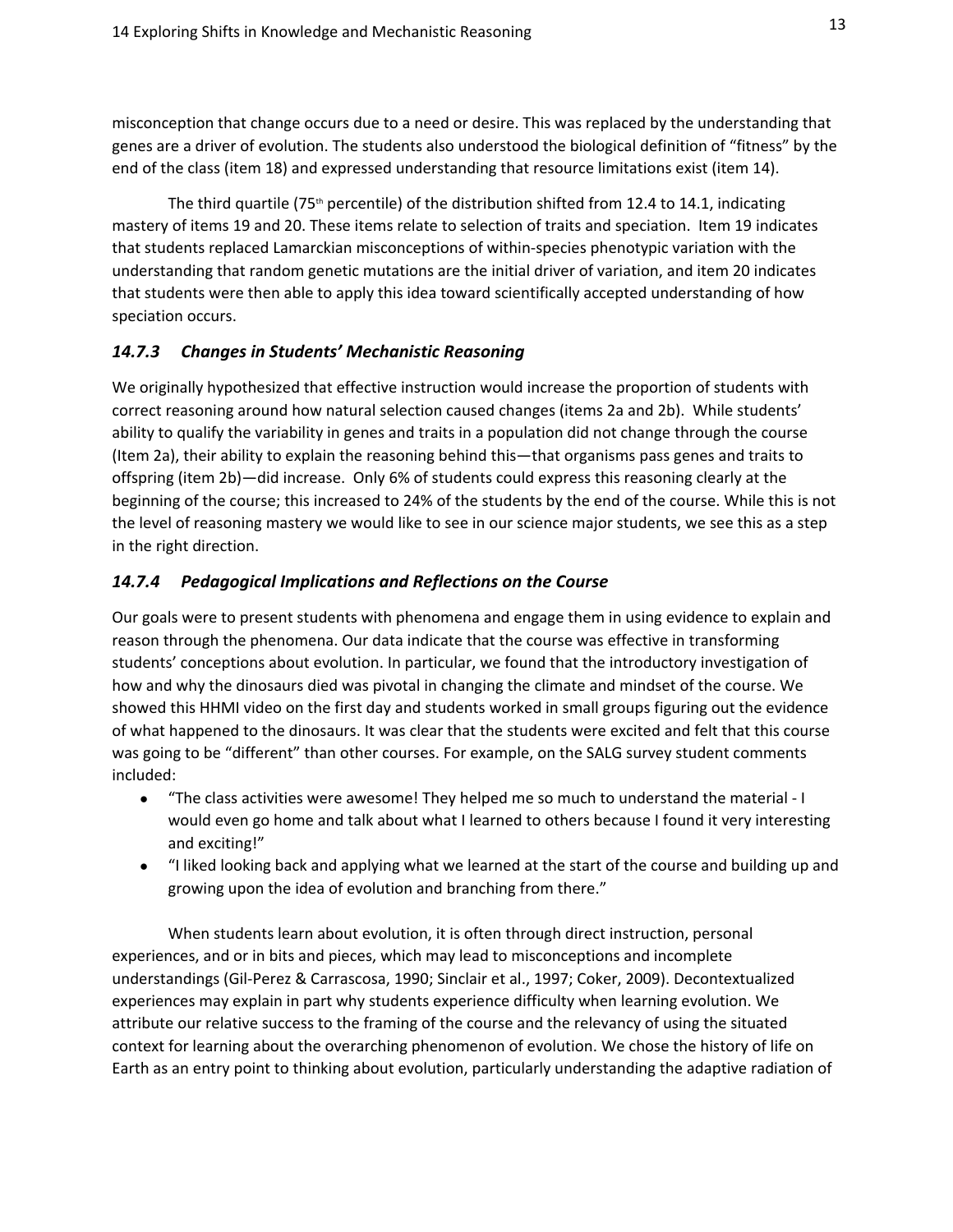mammals. The film about dinosaur extinction allowed for this content to become more interesting. Most students have heard about the dinosaur extinction, dating back to their preschool and elementary years, but this topic rarely appears in their upper science classes. This context opened up the space for bringing in different student ideas of what happened, which led to a variety of questions to investigate. Thus, students had a personal interest in the topic.

Our focus on foregrounding evidence was key for facilitating student buy-in and understanding and explaining evolution. The course message was not about finding the right answer, but rather examining the evidence to figure out the most convincing claim. Changing the language of the classroom environment to include attention to audience and persuasion with evidence contributed to a positive change in student thinking and learning. When students were asked what skills they learned from participation in this course, they commented, "I learned how to learn", "Being able to analyze different pieces of evidence and putting that together, like what explained the K-T extinction" and "One of the main skills that I have gained as a result of this class is looking at both sides of an argument. I feel like I tend to always pick one side but never really look on the other side of the argument. This class really challenged me to analyze both sides of the argument and actually find evidence to 'support the claim'. "

The film also provided a look into the personal side of science, where scientists agreed or disagreed with one another. Finally, we used technology as a tool throughout the course to provide opportunities for student learning. Student comments on the SALG included, "The technology was extremely helpful, and how she tied in many different forms of learning. I do not necessarily learn well from just being lectured at, but rather we watched videos and did interactive gizmos, which extremely helped." and "I really appreciated the great efforts in use of technology in the class, it was great having such a forward thinking professor."

#### *14.7.5 Research Implications*

We encourage other researchers to explore mechanistic reasoning behind evolutionary concepts. We document gains in reasoning (Table 14.1) and strong indications that the science practice approach positively influenced student understandings of natural selection. In particular, we are interested in exploring mechanistic reasoning more comprehensively - and exploring not only reasoning behind not natural selection mechanisms, but also those related to speciation. This approach addresses the call for students to have a complete scientific understanding of evolution. They should learn examples of both natural selection and speciation on a macroevolutionary scale (Catley, 2006). This approach may be particularly important as knowledge of macroevolution has been reported to be significantly correlated with acceptance of evolution for both biology (Nadelson & Southerland, 2010) and non-science majors (Romine, Walter, Bosse, & Todd, 2016; Walter, 2013; Walter, Halverson, & Boyce, 2013).

#### *14.7.6 Implications for Faculty Development*

Instructors often create lessons, select readings, and design assessments in the same way they always have (Wilson, 2010), calling on their experiences as learners to inform how they teach (Tobin, Tippins, & Gallard, 1994). In this way, instructors can perpetuate ineffective and antiquated lecture norms as they operate under the belief that teaching occurs by transmitting knowledge (DeHaan, 2005).

We deviate from lecture-only approaches in our intervention, as we are using phenomena to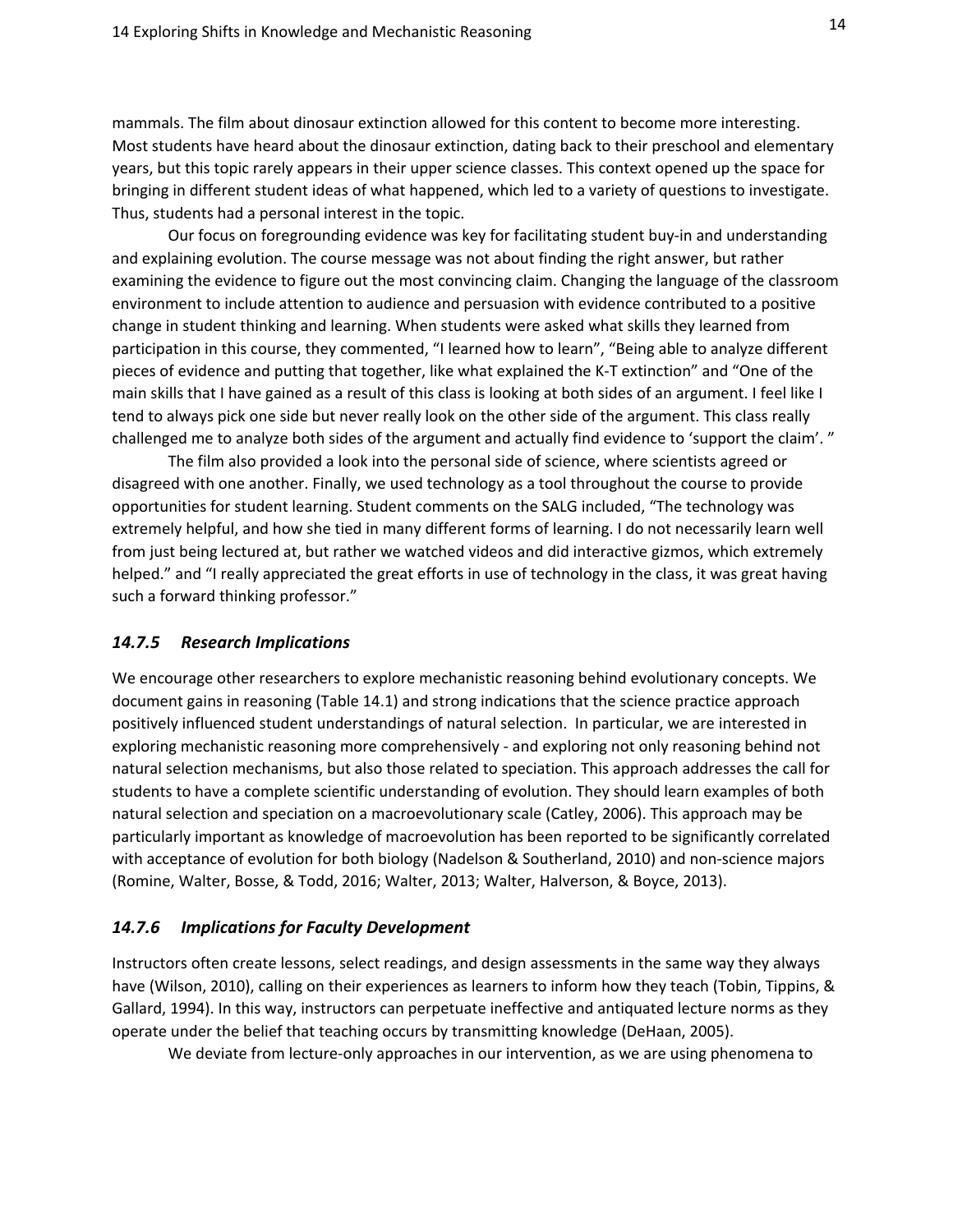help students engage in authentic science practices. Unlike other studies that incorporate principles of inquiry in this manner (e.g. Demastes et al., 1995; Robbins & Roy, 2007), our intervention occurs in a large enrollment lecture hall, not a laboratory classroom. Since the SEPs model how scientists understand and practice in their own work, implementation of a practice-based teaching approach may provide an easier pedagogical transition for faculty new to active learning strategies. For example, we postulate that a faculty member unsure on how to implement an approach like "problem-based learning" may feel more comfortable with guiding students to "build an argument from evidence." In this way, our study could be used as a bridge between these two worlds; how instructors teach and how students learn.

# **References**

- American Association for the Advancement of Science [AAAS]. (2011). *Vision and change in undergraduate biology education: A call to action.* Washington, DC: Author.
- American Association for the Advancement of Science [AAAS]. (2013). Measuring STEM teaching practices: A report from a national meeting on the measurement of undergraduate Science, Technology, Engineering, and Mathematics (STEM) teaching. Washington, DC: Author.
- Abraham, J. K., Meir, E., Perry, J., Herron, J. C., Maruca, S., & Stal, D. (2009). Addressing undergraduate student misconceptions about natural selection with an interactive simulated laboratory. *Evolution: Education and Outreach*, *2*, 393-404.
- Alters, B. T. (2005). *Teaching biological evolution in higher education: Methodological, religious, and nonreligious issues.* Sudbury, MA: Jones and Bartlett Publishers.
- Anderson, D. L., Fisher, K. M., & Norman, G. J. (2002). Development and evaluation of the conceptual inventory of natural selection. *Journal of Research in Science Teaching*, *39*, 952-978.
- Andersson, B., & Wallin, A. (2006). On developing content-oriented theories taking biological evolution as an example. *International Journal of Science Education*, *28*, 673-695.
- Berland, L. K., Schwartz, C.V., Krist, C., Kenyon, L., Lo, A.S., & Reiser, B.J. (2016). Epistemologies in practice: Making scientific practices meaningful for students. *Journal of Research in Science Teaching, 53*, 1082-1112.
- Bishop, B. A., & Anderson, C. W. (1990). Student conceptions of natural selection and its role in evolution. *Journal of Research in Science Teaching*, *27*, 415-427.
- Boone, W. J. (2016). Rasch Analysis for Instrument Development: Why, When, and How?. *CBE-Life Sciences Education*, *15*(4), rm4.
- Bransford, J. D., Brown, A. L., & Cocking, R. R. (2000). *How people learn.* Washington, DC: National Academies Press.
- Campbell, N., & Reece, J., (2012). *Biology, 10th Ed.* Pearson Benjamin Cummings: San Francisco, CA.
- Catley, K. M. (2006). Darwin's missing link A novel paradigm for evolution education. S*cience Education,*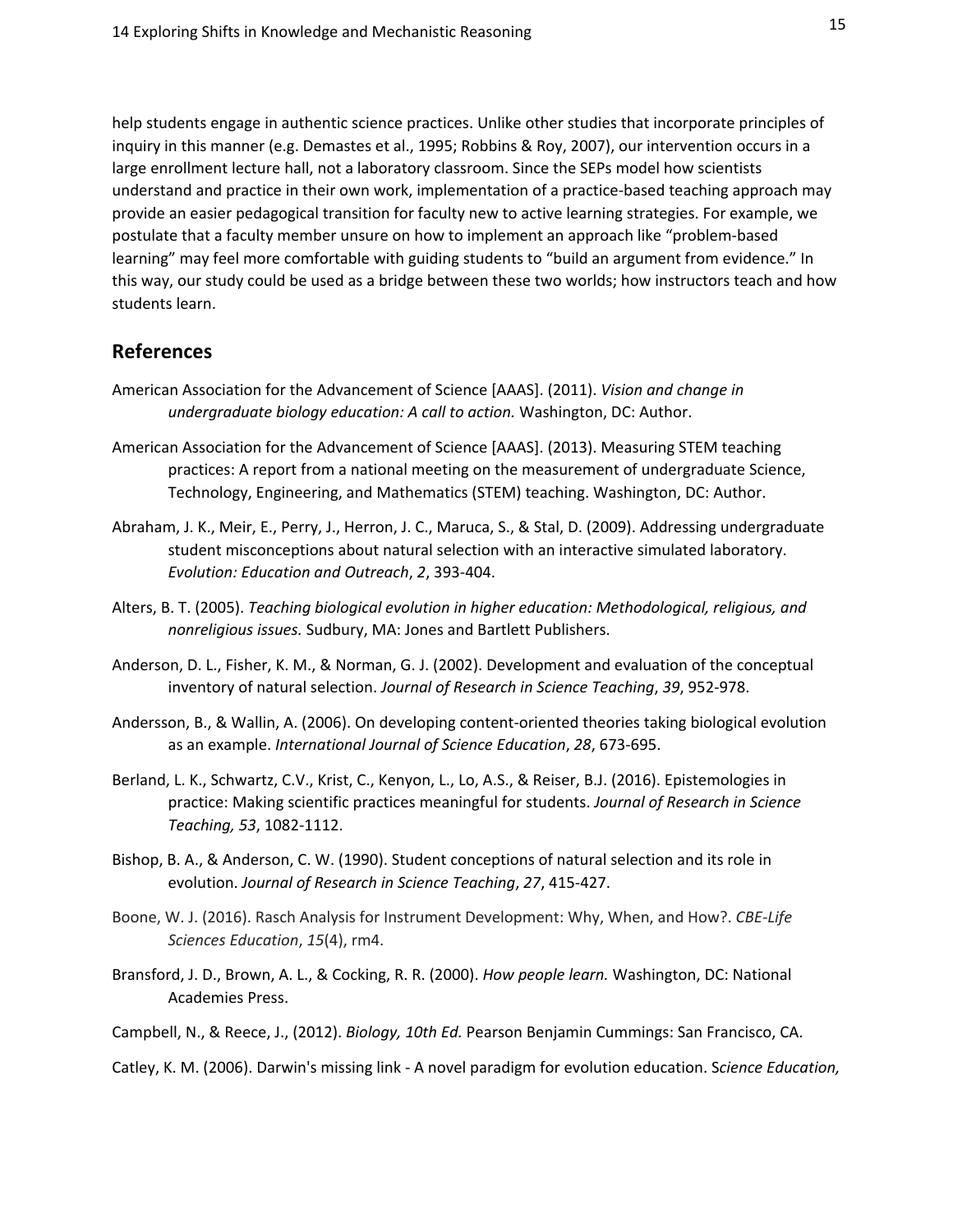*90,* 767-783.

- Clough, E., & Wood-Robinson, C. (1985). How secondary students interpret instances of biological adaptation. *Journal of Biological Education*, *19*(2), 125-130.
- Cohen, J. (1988). *Statistical power analysis for the behavioral sciences* (2nd ed.). Hillsdale, NJ: Lawrence Earlbaum Associates.
- Coker, J. S. (2009). Reinventing life: Introductory biology for a rapidly evolving world. *The American Biology Teacher, 71*, 281-284.
- Coleman, S. W., & Jensen, M. S. (2007). Male mating success: Preference or prowess? Investigating sexual selection in the laboratory using *Drosophila melanogaster*. *The American Biology Teacher, 69*, 351-358.
- Creswell, J. W. (2009). Research Design: Qualitative, quantitative, and mixed methods approaches (3rd ed.). Los Angeles, CA: SAGE.
- Darden, L., & Craver, C. (2002). Strategies in the interfield discovery of the mechanism of protein synthesis. *Studies in History and Philosophy of Science Part C: Studies in History and Philosophy of Biological and Biomedical Sciences*, *33*(1), 1-28.
- DeHaan, R. (2005). The impending revolution in undergraduate science education. *Journal of Science Education and Technology, 14,* 253-269.

Demastes, S. S., Good, R. G., & Peebles, P. (1996). Students' conceptual ecologies and the process of conceptual change in evolution. Science Education, 79, 637-666.

- Demastes-Southerland, S., Settlage, J., & Good, R. (1995). Students' conceptions of natural selection and its role in evolution: Cases of replication and comparison. *Journal of Research in Science Teaching, 32,* 535–550.
- Detterman, D. K., & Sternberg, R. J. (1993). Transfer on trial: Intelligence, cognition, and instruction. Ablex Publishing: Westport, CT.
- Duschl, R. A., Schweingruber, H. A., & Shouse, A. W. (Eds.). (2007). *Taking science to school: Learning and teaching science in grades K-8.* Washington, DC: National Academies Press.
- Evans, J. H., & Evans, M. S. (2008). Religion and science: Beyond the epistemological conflict narrative. *Annual Review of Sociology, 34*, 87-105.
- Freeman, S., Eddy, S. L., McDonough, M., Smith, M. K., Okoroafor, N., Jordt, H., & Wenderoth, M. P. (2014). Active learning increases student performance in science, engineering, and mathematics. *Proceedings of the National Academy of Sciences*, *111*, 8410-8415.
- Gil-Perez, D., & Carrascosa, J. (1990). What to do about science "misconceptions". *Science Education*, *74*, 531-540.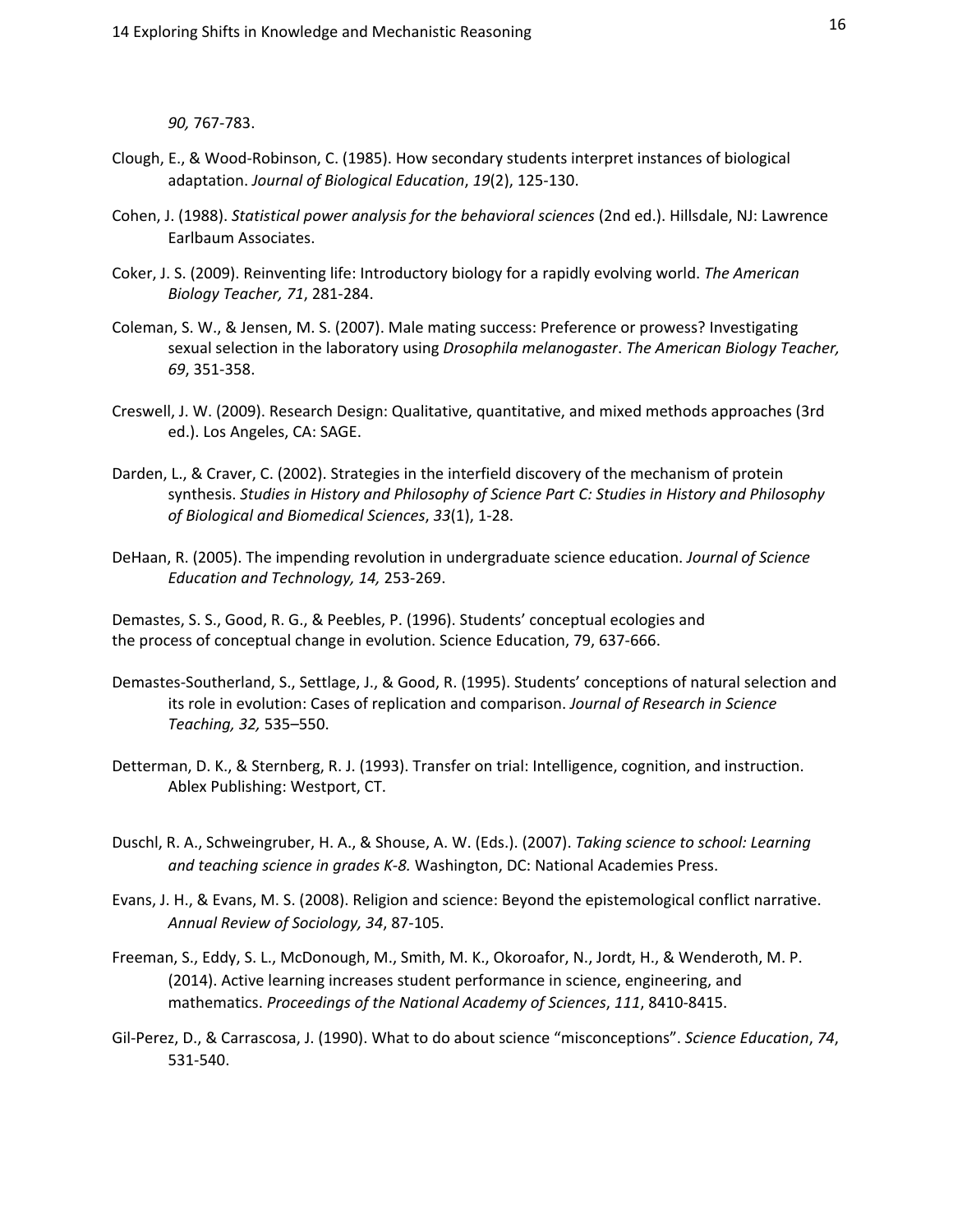- Krist, C., Schwarz, C.V., & Reiser, J. (In Preparation). Identifying crosscutting epistemic heuristics for guiding mechanistic reasoning in science learning.
- Lawson, A. E., & Thompson, L. D. (1988). Formal reasoning ability and misconceptions concerning genetics and natural selection. *Journal of Research in Science Teaching*, *25*, 733-746.
- Lawson, A. E., & Worsnop, W. A. (1992). Learning about evolution and rejecting a belief in special creation: Effects of reflective reasoning skill, prior knowledge, prior belief and religious commitment. *Journal of Research in Science Teaching*, *29*(2), 143-166.
- Lawson, A. E., & Weser, J. (1990). The rejection of nonscientific beliefs about life: Effects of instruction and reasoning skills. *Journal of Research in Science Teaching*, *27*, 589-606.
- Lemke, J. L. (1990). *Talking science: Language, learning, and values*. Norwood, NJ: Ablex Publishing.
- Mayr, E. (1982). The growth of biological thought. Cambridge, MA: Harvard University Press.
- Machamer, P., Darden, L., & Craver, C. F. (2000). Thinking about mechanisms. *Philosophy of Science*, 1-

#### 25.

- McKeachie, W. J., Lin, Y. G., & Strayer, J. (2002). Creationist vs. evolutionary beliefs: Effects on learning biology. *The American Biology Teacher*, *64*(3), 189-192.
- Moore, R., Mitchell, G., Bally, R., Inglis, M., Day, J., & Jacobs, D. (2002). Undergraduates' understanding of evolution: Ascriptions of agency as a problem for student learning. *Journal of Biological Education, 36,* 65-71.
- Nadelson, L. S., & Southerland, S. A. (2010). Examining the interaction of acceptance and understanding: How does the relationship change with a focus on macroevolution. *Evolution: Education and Outreach, 4,* 82-88.
- Nehm, R. H., & Reilly, L. (2007). Biology majors' knowledge and misconceptions of natural selection. *BioScience*, *57*, 263-272.
- Nehm, R. H., & Schonfeld, I. S. (2007). Does increasing biology teacher knowledge of evolution and the nature of science lead to greater preference for the teaching of evolution in schools? *Journal of Science Teacher Education*, *18*, 699-723.
- Nelson, C. E. (2008). Teaching evolution (and all of biology) more effectively: strategies for engagement, critical reasoning, and confronting misconceptions. *Integrative and Comparative Biology*, *48*, 213-225.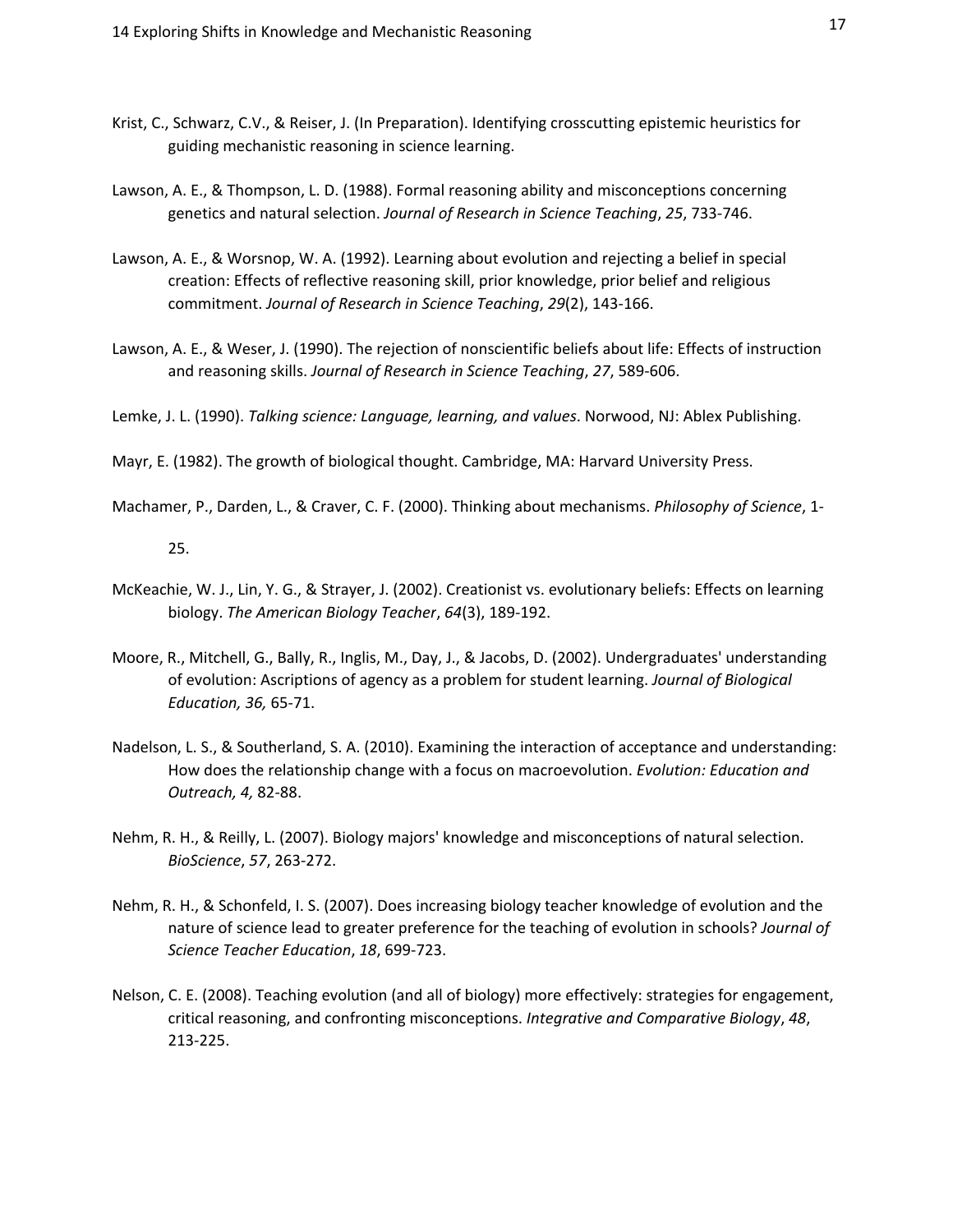NGSS Lead States. (2013). *Next Generation Science Standards: For states, by states*. Washington, DC: The National Academies Press.

- National Research Council [NRC]. (2012). *Discipline-Based Education Research: Understanding and Improving Learning in Undergraduate Science and Engineering.* Washington, DC: National Academies Press.
- Passmore, C., & Stewart, J. (2002). A modeling approach to teaching evolutionary biology in high schools. *Journal of Research in Science Teaching*, *39*, 185-204.
- Phillips, D. C., & Burbules, N. C. (2000). *Post-positivism and educational research*. Lanham, MD: Rowman & Littlefield.
- Plunkett, A. D., & Yampolsky, L. Y. (2010). When a fly has to fly to reproduce: Selection against conditional recessive alleles in *Drosophila*. *The American Biology Teacher, 72*(1), 12-15.

Posner, G. J., Strike, K. A., Hewson, P. W., & Gertzog, W. A. (1982). Accommodation of a scientific conception: Toward a theory of conceptual change. *Science Education*, *66*, 211-227.

- Reece, J. B., Urry, L. A., Cain, M. L., Wasserman, S. A., Minorsky, P. V., Jackson, R., & Campbell, N. A. (2014). *Campbell biology* (10th Ed.). Boston, MA: Pearson.
- Reiser, B.J. (2017). Developing coherent storylines to support three-dimensional science learning. Presented at Rhode Island Science Teachers Association (RISTA) conference.
- Robbins, J. R., & Roy, P. (2007). The natural selection: identifying & correcting non-science student preconceptions through an inquiry-based, critical approach to evolution. *The American Biology Teacher*, *69*, 460-466.
- Romine, W. L., Walter, E. M., Bosse, E., & Todd, A. (2016). Understanding Patterns of Evolution Acceptance —A New Implementation of the Measure of Acceptance of the Theory of Evolution (MATE) with Midwestern college students. *Journal of Research in Science Teaching.*
- Russ, R. S., Scherr, R. E., Hammer, D., & Mikeska, J. (2008). Recognizing mechanistic reasoning in student scientific inquiry: A framework for discourse analysis developed from philosophy of science. *Science Education*, *92*, 499-525.
- Russ, R. S., Coffey, J. E., Hammer, D., & Hutchison, P. (2009). Making classroom assessment more accountable to scientific reasoning: A case for attending to mechanistic thinking. *Science Education, 93*(5), 875-891.
- Salata, M. (2002). Evolution lab with *Drosophila*. *Bioscene, 28*(2), 3-6.

Settlage, J., & Odom, A. L. (1995, April). Natural selection conceptions assessment: Development of the